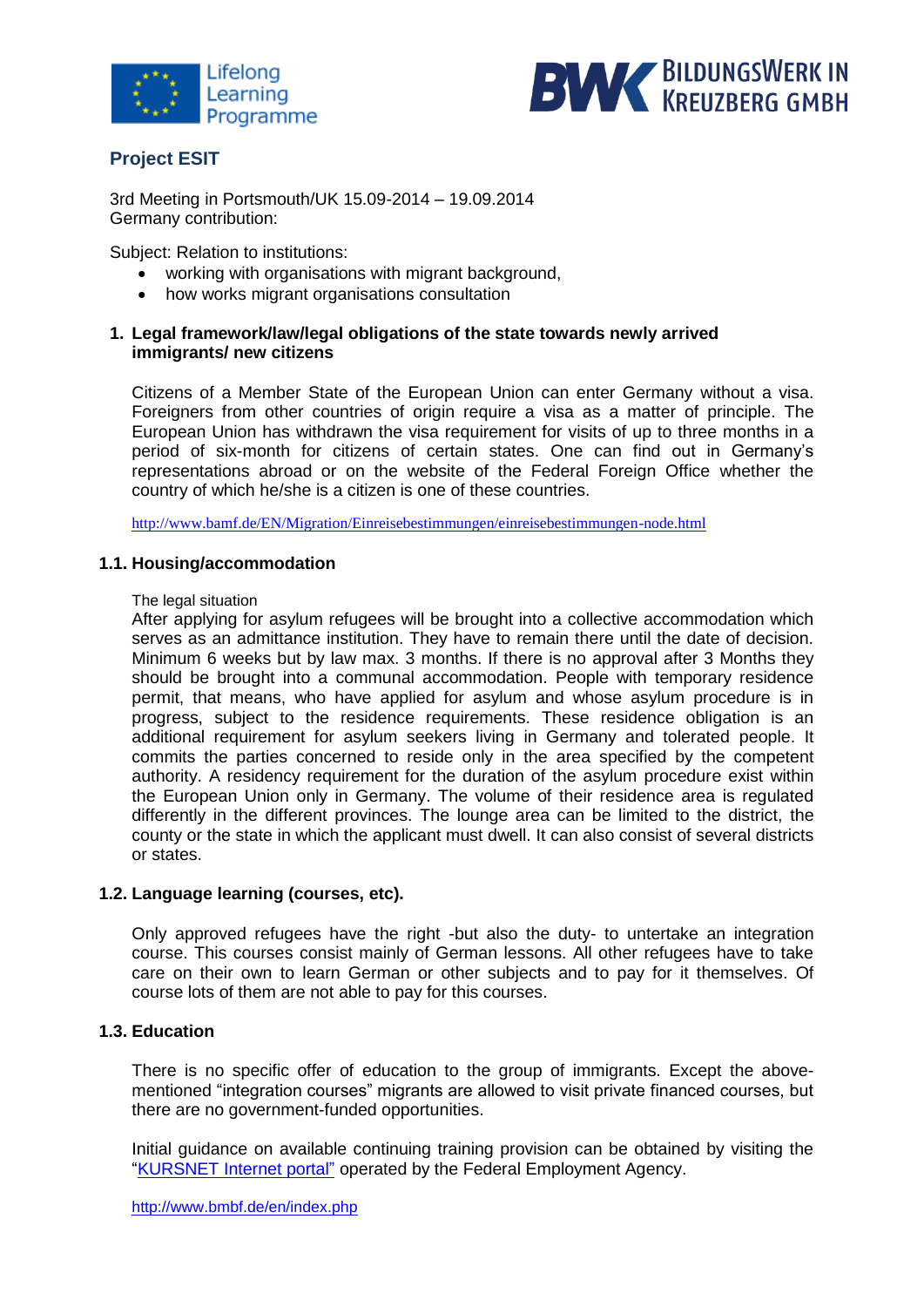



## Pre-school Education

In Germany there is no obligation to attend daycare or preschool. Since August 2013 exists a legal entitlement to a daycare space for the 1-2 years old and the duty on Language development in the recent Kita-Year. Due to the lack of day-care centers this is often not be redeemed. Particularly refugee children are affected. They are attending a day care center only in rare cases and therefore do not receive language training.

#### School Education

In Germany compulsory education is regulated on the basis of the cultural sovereignty of countries in the various state constitutions. A distinction is made between full-time compulsory education and compulsory vocational education. The full-time compulsory education extends generally to 10 years of schooling. The compulsory vocational education starts after the full-time compulsory education. In general, the compulsory vocational education ends with the completion of a vocational training or at the end of the 12th school year.

Compulsory education is interpreted differently in relation to refugee children from the provinces. NRW as expressly stated to the 2005 Education Act, which came into force a compulsory education for refugee minors. NRW was doing pioneer among the German states. In several states, children with residence permit or submission no compulsory education, but school attendance law, with the exception of the Saarland, where they have no right to attend school. In Berlin children are of school age with residence permits. Children without residence permits have a right to attend school, but are not subject to compulsory education.

Here, however, is currently rethinking and it can be found at the country level, increasingly, specific deals (especially) for young asylum seekers and refugees. So the BAMF developed and tested 2013 in cooperation with the Bavarian State Ministry of Labour and Social Affairs, Family and Integration, a course concept "initial orientation and learn German for asylum seekers". More deals are due to various initiatives, eg free offer of the working group "Asylum" in Calw (Baden-Württemberg), in which volunteers offer German lessons for asylum seekers. In Berlin, German courses for refugees are offered since August 2014 from folk high schools (e.g. in Marzahn-Hellersdorf, which is also related that in Hellersdorf a large refugee camp is located). These projects are financed by the Senate Department for Labour, Integration and women and were initiated in cooperation with the Berlin community colleges and the local district councilors.

## Vocational Education

For young asylum seekers and refugees, there are increasing educational opportunities in vocational schools that offer German lessons in addition also offers pre-employment and the obtaining of the school leaving. However, there is as yet no legal right to this education.

## Recognition of foreign education

## *- Degrees*

Basically, academic recognition procedures in Germany can be applied irrespective of the nationality. On the recognition of qualifications acquired abroad, decide the certificate recognition offices of the Federal States. For the recognition of qualifications for the purpose of admission to higher education, the universities are generally responsible. For services from a not yet completed school career no official recognition process takes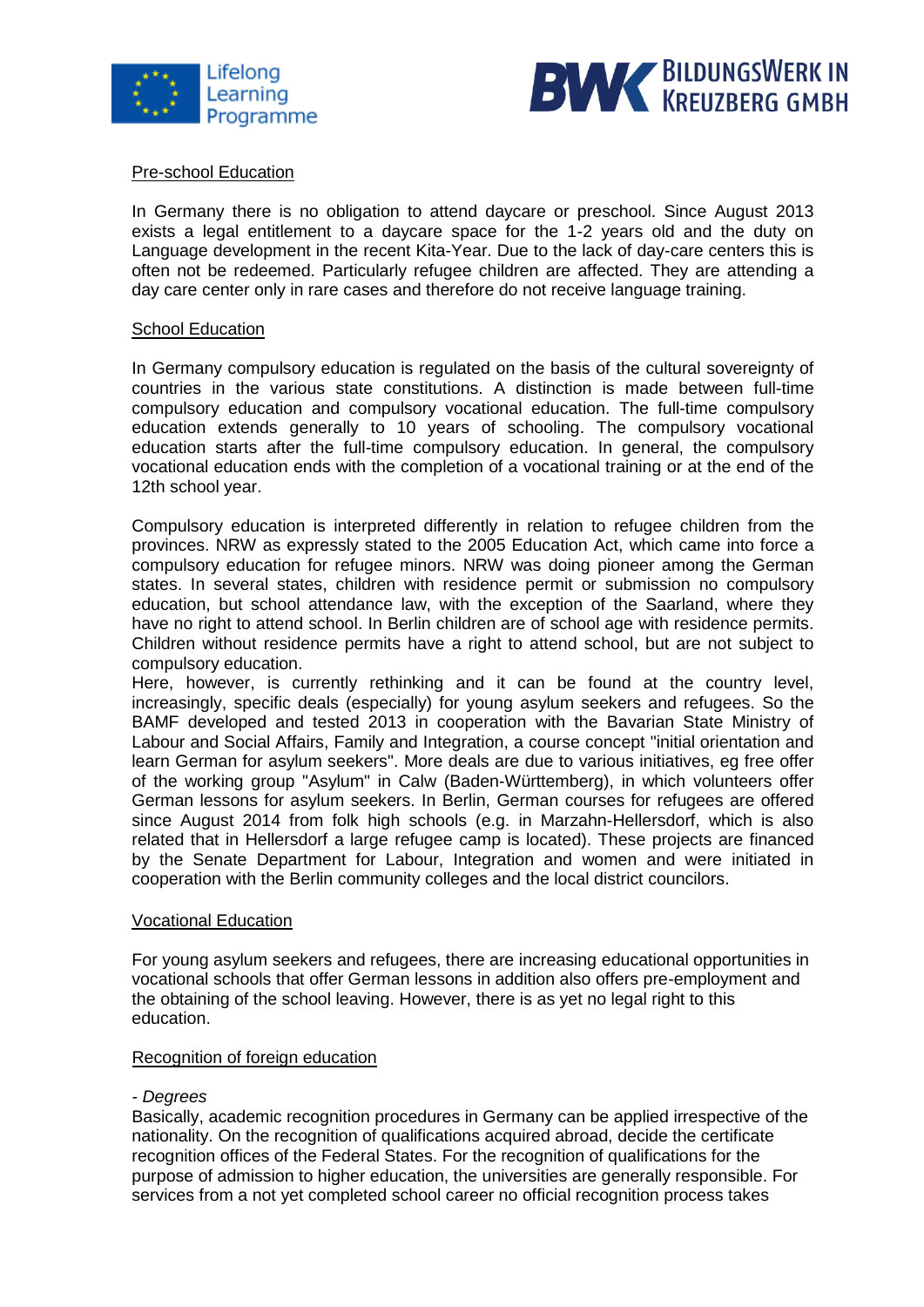



place. In generally decides the respective school administration in consultation with the appropriate school authority.

#### *- Vocational qualifications*

The possibilities for the recognition of professional qualifications acquired abroad have improved considerably. This is mainly due to efforts to secure supply of skilled labor in Germany. With the so-called Recognition Act ("Act to improve the detection and recognition abroad acquired professional qualifications") have immigrant professionals since April 2012 the opportunity to have their professional qualifications or to determine the equivalence of the foreign professional qualification with the German degree. This is in many professions the prerequisite to work in this profession or to become self-employed.

## **Recognition procedure of foreign qualification**

If people have gained professional or vocational qualifications abroad and would like to work in Germany, they have the option of having their foreign qualification recognised and in some cases will need to do so.

Its usefull to clarify whether one are entitled to migrate to Germany and work here before he/she initiate a recognition procedure from abroad. People can use a "migration check service" to verify the status. In the recognition procedure, the relevant authority will check whether a foreign professional or vocational qualification is equivalent to a German qualification. The equivalence check takes place on the basis of stipulated formal criteria such as content and duration of training. Any relevant vocational experience is also taken into account.

Preconditions for a recognition procedure: People must be able to show that they have completed a professional or vocational qualification which was not obtained in Germany. They also must intend to work in Germany. It is not necessary to hold German citizenship or a residence permit for Germany in order to obtain recognition of a professional or vocational qualification. There is also no need to be resident in Germany at the time of application. It's possible to submit an application before entering the country from abroad. If differences are identified in regulated occupations, people will need to successfully complete the compensatory measures stipulated by the competent authority, i.e. an adaptation period or test, in order to work in the occupation in question.

<http://www.anerkennung-in-deutschland.de/html/en/index.php>

## **1.4. Employment**

Refugees are not allowed to work and to do a vocational education without a work permit. For asylum seekers and tolerated foreigners work is banned in the first nine months of their stay. Even from that time they usually have barely chances of getting a job, because there are so called "privileged workers". These are german citizens, but also EU foreigners. Not until four years of residence in Germany asylum seekers and refugees without the limitations described above – are allowed to work in germany.

The new Employment Regulation has inter alia the goal of well-trained foreign workers to facilitate the immigration for employment and counteract a shortage of skilled workers. Workers in the EU Member States Austria, Belgium, Bulgaria, Denmark, Estonia, Finland, France, Greece, Hungary, Ireland, Italy, Latvia, Lithuania, Luxembourg, Malta, Netherlands, Austria, Poland, Portugal, Romania, Sweden, Slovakia, Slovenia, Spain,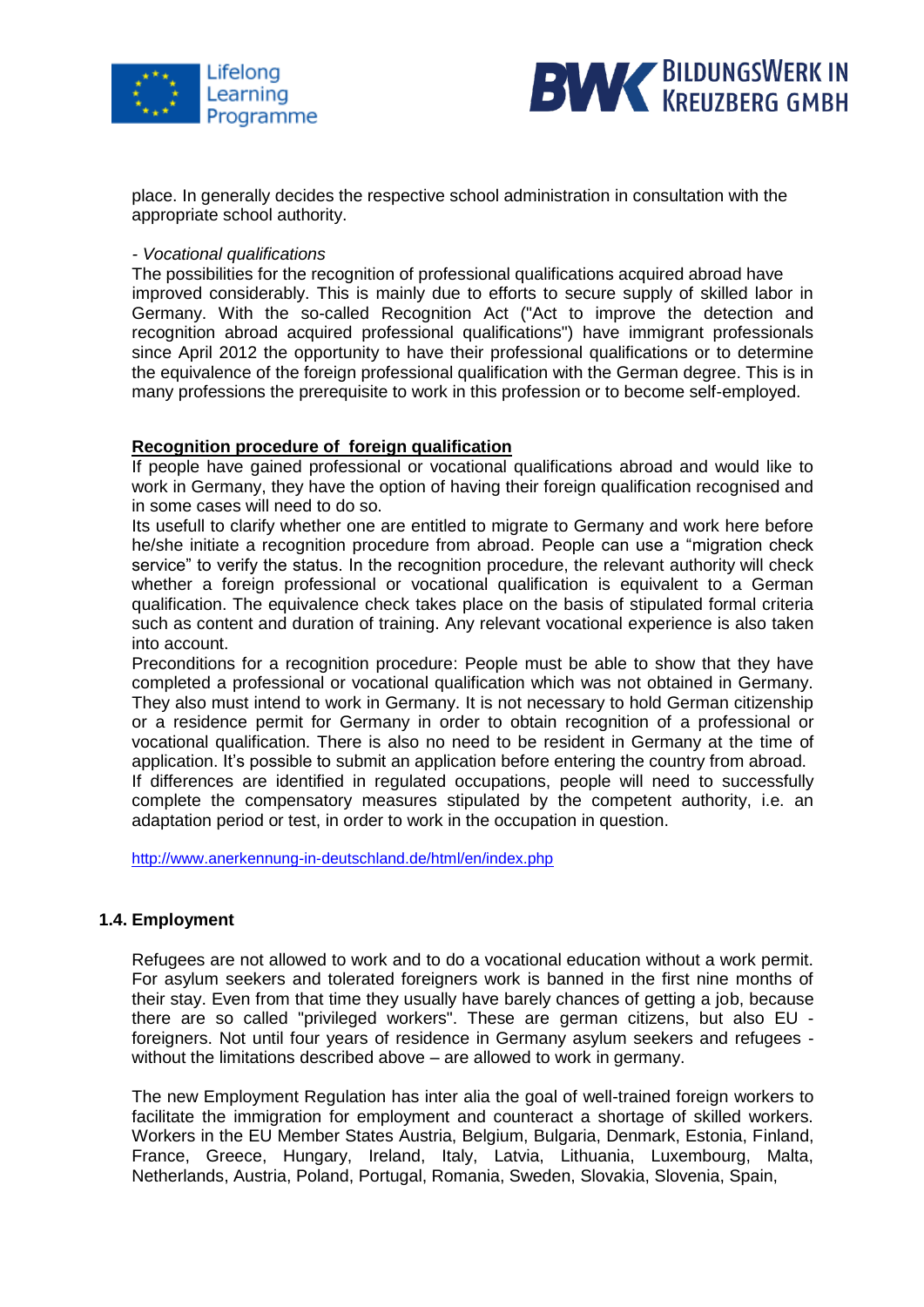



Czech Republic, Hungary and Cyprus enjoy full free movement of workers and can start work without having to obtain a work permit in Germany.

Other foreigners need a valid residence permit ( visa ) in order to pursue gainful employment in Germany can. This residence permit is obtained from the competent foreigners authority. Residence permit are the (temporary granted ) residence permit and (granted unlimited ) settlement permit. When applying for a residence permit checks the immigration authority, whether it is one requiring approval or approval-free activity. With few exceptions, requires an operating principle of the consent of the consortium. This is done in an internal approval process. The consortium will grant such permission generally, if the following conditions are met:

If the employment of foreigners found no adverse effects on the labor market , particularly in terms of employment structure , the regions and industries and are available for employment any German workers or those assimilated EU citizens available to foreigners on less favorable working conditions than comparable German workers are employed and a concrete job offer has been made.

#### **1.5. Health care and social services, family matters (what happens when family arrive, what one must do to bring his/her family)**

Claim for regular benefits have only recognized refugees. The social benefits to asylum seekers, tolerated and partly preserved , other refugees , are governed by the Asylbewerberleistungsgesetz. Around 20 years were the benefits under this Act about 30 percent lower than the unemployment benefit II and thus far below what is considered decent living wage in Germany. In July 2012, the Federal Constitutional Court has the benefits " evident inadequate " and criticized as they raised significantly. But still get a majority of the Refugees benefits generally as so-called " care". These are shopping vouchers or smart cards, which you can only buy certain things in certain stores. In some provinces refugees get ready food or hygiene boxes.

The Asylum Seekers Benefits Act also regulates medical care. The law speaks of " acute illness and pain " - this is true in practice as a limitation. Therefore, refugees hospital bills , drugs , medicines and medical aids such as glasses or crutches and many others are often denied The right to have a spouse or children come from the vanishing land , have also only recognized refugees. Asylum seekers , tolerated and people receiving a humanitarian residence permit , this family reunion is not allowed.

## **2. The Main Actors/Institutions that deal with the above mentioned issues**

## Federal Office for Migration and Refugees (BAMF)

As a competence center for migration and integration in Germany it is responsible for processing asylum applications and refugee protection. The broad remit of the BAMF includes, inter alia, responsibility for the implementation of the migration advisory services for immigrants, the implementation of integration courses and occupational German lessons. An important conceptual task is to develop recommendations for improving the advancement under the national integration program. As part of the project funding by the BAMF it's promoting projects for social inclusion - tested and necessary according to local conditions. This model projects are especially encouraged to gain insights into the development or testing of methods and concepts in the integration work. To an increasing extent, the BAMF also promotes multipliers seminars - especially training of volunteers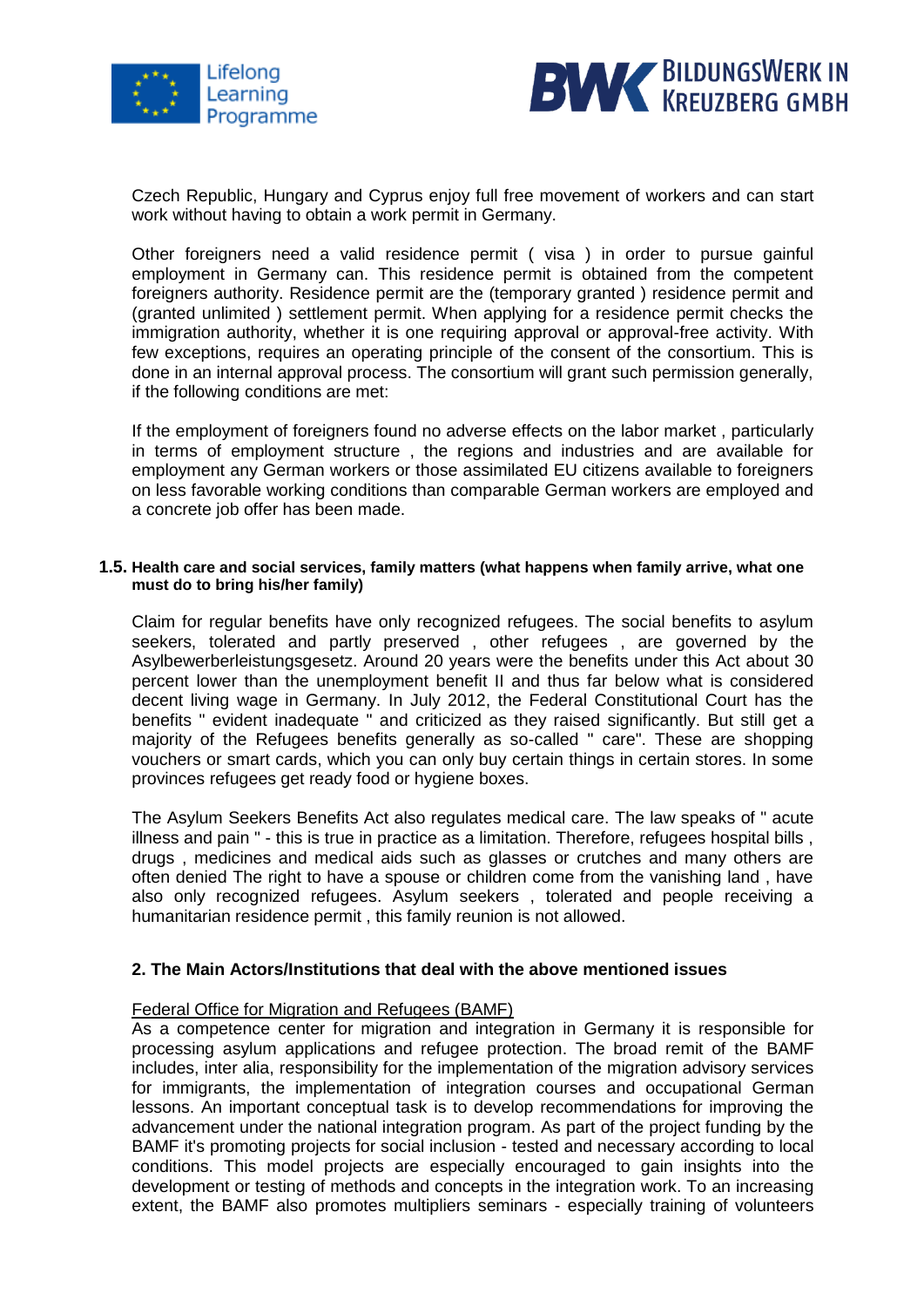



and the professionalization of migrant organizations. The office of the German Islam Conference (dialogue between the government and Muslims) is also located in the BAMF. Under its various tasks, the BAMF cooperates with other organizations or municipalities and provinces. In the nationwide integration program the BAMF brings together key players in the integration work. Involved are here: countries, municipalities, Immigration and Integration Commissioner of federal, state and local governments, the Federal Government Commissioner for Matters Related to Repatriates, religious communities, trade unions, employers' organizations, support the voluntary welfare and other social interest groups, especially migrant organizations, support of integration programs and representatives of the science. Recipients of funding under the Funding: associations, displaced facilities, churches, recognized providers of political education, migrant organizations, communities and institutions that are active in working with immigrants to cross-regional, regional or local level.

## Federal Employment Agency

Until now, work placement for asylum seekers in Germany is a taboo subject. But in connection with the shortage of skilled workers currently on a political level discussions take place, according to which asylum seekers are allowed to work after three months in the future. Highly qualified asylum seekers should also be prepared shortly after their asylum application for a working life in Germany, so they can work faster as professionals. In February 2014 launched a pilot project of the Federal Employment Agency and the BAMF that is initially limited to six German cities (Augsburg, Bremen, Dresden, Freiburg, Hamburg and Cologne). Asylum seekers with a recognition is very likely as political refugees or as so-called tolerated and have a vocational qualification may be taught in the pilot project and thus jobs. The selection of participants exceeds the BAMF, the local employment agency shall review the qualifications.These activities relate only to (highly) qualified asylum seekers.

## Federal Police

The Federal Police is working closely with the security agencies of the federal and state together, securing the border guards, implements decisions of the Federal Office and cooperates with foreign border authorities. She is also responsible for border protection, directly at the border or in border areas, but also at airports and seaports with international traffic. The Federal Police also enforces decisions of the Federal Office. If a third country is responsible for an asylum application, she transferred to the person there. The federal police subordinate to the Federal Ministry of the Interior.

## Free Welfare

In the voluntary welfare organizations are associations that shape the social community in Germany and look back on a long tradition. The associations of voluntary welfare include the workers' welfare, the German Caritas Association, the German welfare organization, the Social Service Agency of the EKD (Evangelical Church in Germany) and the Central Welfare Office of the Jews in Germany. The associations are united in the Federal Association of Voluntary Welfare (BAGFW). The tasks of the BAGFW include, for example the participation in the legislative and maintaining contacts with relevant political bodies and decision-makers, cooperation in key matters with federal, state and local authorities and other bodies of public self-government and participation in professional organizations and initiatives. As providers of social tasks, the associations are voluntary welfare organizations partner in the welfare state. The idea of subsidiarity is constitutive of the position of the leading associations of voluntary welfare associations in Germany. Many self-help groups search the roof of a peak in Federation of Voluntary Welfare to use the existing organizational structure, without losing their independence. The leading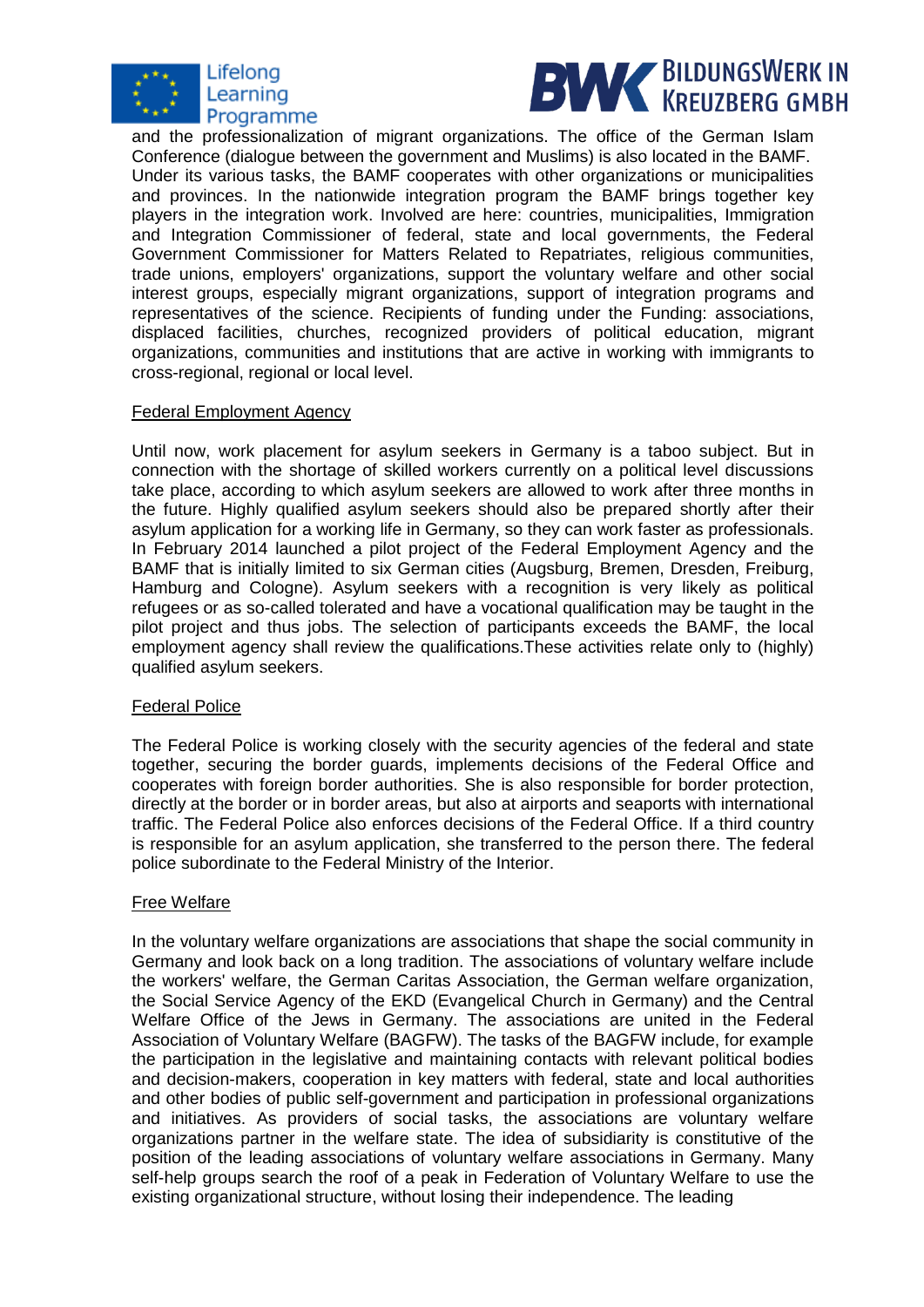



associations of independent welfare represent currently about 90,000 facilities and social services with approximately 1.1 million employees. With regard to migrants, refugees and asylum seekers the charities took over the recruitment of foreign workers in the 50-ies and 60-ies important care and welfare functions, although they were more focused on care than on participation.

## Migrant organisations

Migrant organizations are founded by immigrant and voluntary organizations, initiatives and associations of "persons with a migration background" for representing their own interests. In addition to specific objectives such as the promotion of sports, language, religion or culture directly or indirectly play always the employment and engagement with the issues of migration, integration and civic engagement a role. An important contribution to integration in particular provide the parents' associations, in which parents with immigrant background engage their children together for education. The members of migrant organizations have mostly themselves on migration experience and know how the life in Germany is working and what is important. They can therefore people who are new in Germany help especially good to settle in Germany. Migrant organizations also represent the interests of its members. They are increasingly becoming important contacts of politics, economics and management.

So far there are no reliable data on the total number of immigrant organizations in Germany. The two largest groups are allocated to the Turkish origin and the ethnic German immigrants-persons due to the recent immigration history of Germany. A common umbrella organization does not exist yet. Among the most important and influential Islamic umbrella organizations include the Turkish-Islamic Union for Religious Affairs, the Central Council of Muslims, the Association of Islamic Cultural Centres, the Islamic Council for the Federal Republic of Germany.

In the German Islam Conference, which met in September 2006 at the initiative of the Federal Minister Schäuble, representatives of associations and a number of Muslim unorganized individual personalities are represented.

## **List of relevant websites and sources of information, projects, publications, internet sites that might be relevant to topic (also in your native language)**

## <http://www.bamf.de/EN/Migration/Einreisebestimmungen/einreisebestimmungen-node.html> *BAMF*

[Mainly](http://www.dict.cc/englisch-deutsch/mainly.html) responsible for migration and integration in Germany. It is responsible for processing asylum applications and refugee protection. The broad remit of the BAMF includes, inter alia, responsibility for the implementation of the migration advisory services for immigrants, the implementation of integration courses and occupational German lessons. An important conceptual task is to develop recommendations for improving the integration of funding under the national integration program.

[KURSNET Internet portal](http://www.kursnet.arbeitsagentur.de/)

http://www.kursnet.arbeitsagentur.de/

*KURSNET*

Internet portal of the Federal Employment Agency for seeking opportunities to learn or to improve vocational skills.